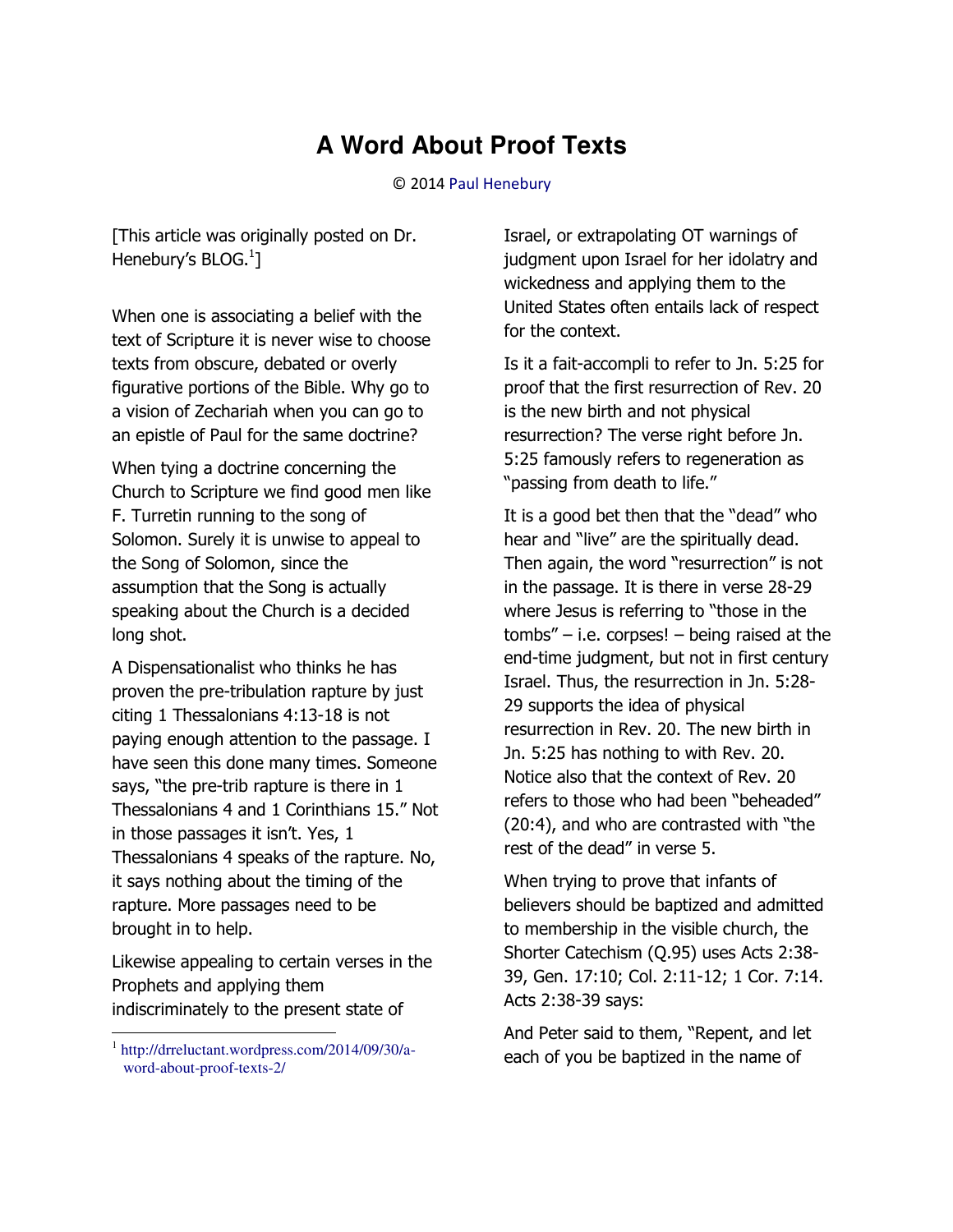Jesus Christ for the forgiveness of your sins; and you shall receive the gift of the Holy Spirit. "For the promise is for you and your children, and for all who are far off, as many as the Lord our God shall call to Himself.

Notice that repentance is necessary to receive forgiveness and the Holy Spirit; something which infants cannot do because they do not understand repentance, nor indeed what there is to repent of. But if it is pressed that only the hearers of Peter had to repent and the promise would automatically include all their children, then clearly there would be no need for any of the children to repent, because they would have already be forgiven through the promise. If individual repentance is necessary to receive forgiveness then infants would need to show repentance before being baptized according to the order of Peter's instruction (nobody thinks it would have been alright for these Jewish hearers to have been baptized before showing repentance!). Thus, Acts 2 really has nothing to do with why infants ought to be baptized.

What about the Catechism's next prooftext: Gen. 17:10? Well Genesis knows nothing at all about baptism. The reference is to male circumcision. Yes, infant males were to be circumcised, but that was so they would be included under the provisions of the Abrahamic covenant as descendents of Abraham and Isaac to inherit the promised land (17:8). There is no Church in view here, so again, how is this a proof-text for baptized infants being church members? We start to see the presuppositions in the next two references which were given as comparisons. First up, Colossians 2:11-12:

and in Him you were also circumcised with a circumcision made without hands, in the removal of the body of the flesh by the circumcision of Christ; 12 having been buried with Him in baptism, in which you were also raised up with Him through faith in the working of God, who raised Him from the dead.

Nothing here about infants or church membership. The "circumcision made without hands" relates to the new birth, so those to whom Paul is writing had believed the gospel. How do I know that? Simple, verse 6 says, "As you therefore have received Christ Jesus the Lord, so walk in Him." These are believers! The context was ignored by the Westminster men. Please notice that these believers were said to have been "buried with Him in baptism," which is surely Spirit-baptism not water baptism. So water baptism isn't in the text either!

The final proof-text resorted to is 1 Cor. 7:14:

For the unbelieving husband is sanctified by the wife, and the unbelieving wife is sanctified by the husband; otherwise your children would be unclean, but now they are holy.

This passage has to do with marriages where the father is an unbeliever and the mother is a believer. In such a situation it is comforting to